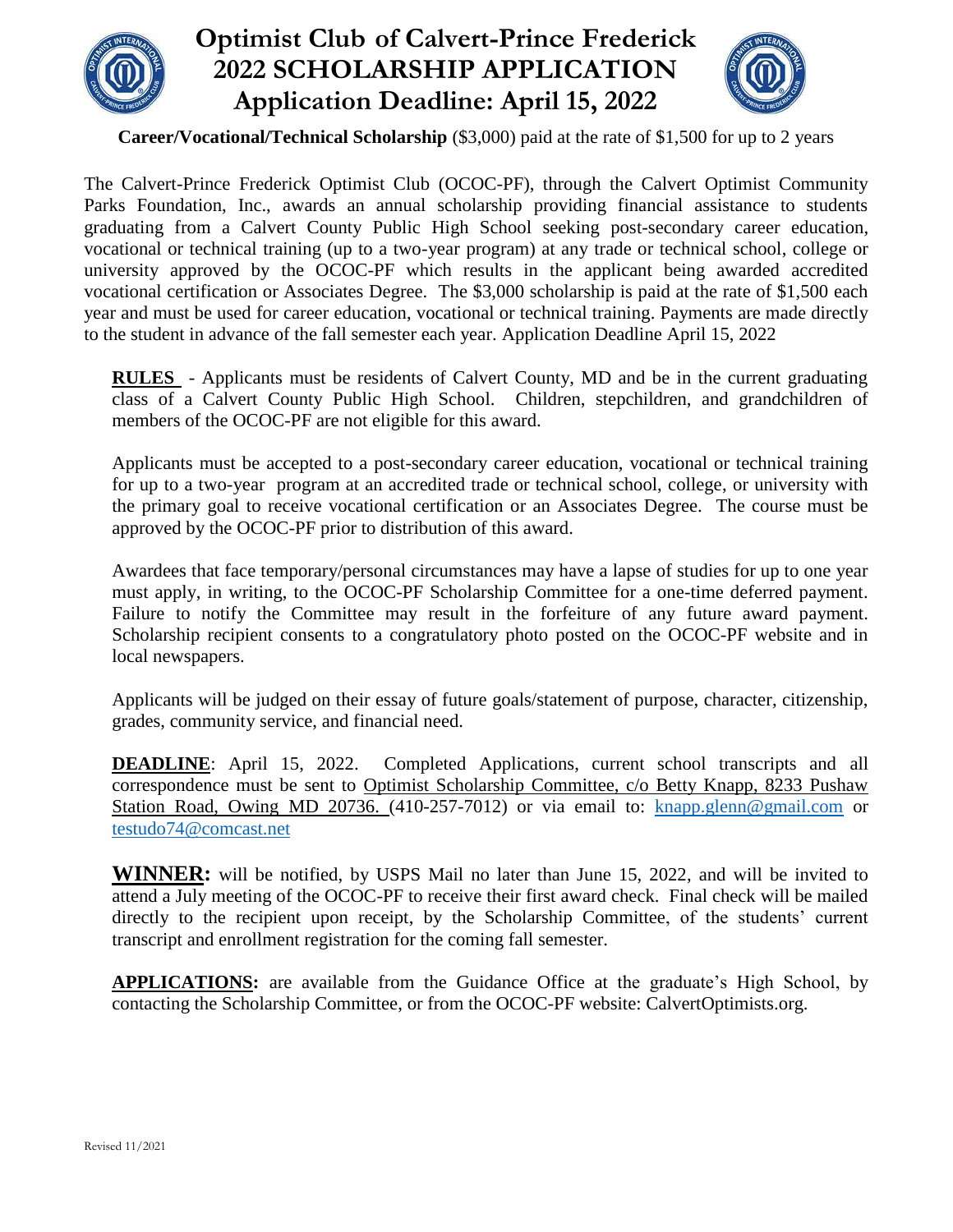

**Optimist Club of Calvert-Prince Frederic Career/Vocational/Technological 2022 SCHOLARSHIP APPLICATION 2022V\_\_\_\_ Application Deadline: April 15, 2022**



## **Student's Statement of Accuracy & Acknowledgement**

As an applicant for a scholarship from the Optimist Club of Calvert-Prince Frederick (OCOC-PF), by signing, I affirm that the information provided in this application is accurate and complete to the best of my knowledge and that my essay is the result of my own work and reflects my own ideas and I acknowledge that the Scholarship Committee may verify this information at any time.

My signature also confirms that I understand and agree to the eligibility requirements and I agree to accept the decisions of the judges as final. I submit this application with the required essay, transcript, and supporting information with the understanding that incomplete applications or applications that do not meet eligibility criteria will not be considered for this scholarship.

I understand that if chosen as a scholarship recipient, it is my responsibility to submit to the Scholarship Committee of the OCOC-PF, no later than August  $1<sup>st</sup>$  of each year, a certificate of enrollment for the fall semester and a copy of my current transcript to receive the ensuing year's payments.

I agree that if chosen as a scholarship recipient, I will attend a future meeting of the Optimist Club of Calvert-Prince Frederick to receive my scholarship award. I also consent, that if chosen as a scholarship recipient, my photograph may be taken and used to promote the Optimist Club's Scholarship Program. (Photo may be waived due to unusual or compelling circumstances.)

| Signature of Scholarship Applicant |                                                                                                                                                                                                                                | Date |  |
|------------------------------------|--------------------------------------------------------------------------------------------------------------------------------------------------------------------------------------------------------------------------------|------|--|
|                                    | Please type or print your answers on the application. (Use additional sheets if necessary.)                                                                                                                                    |      |  |
|                                    | Last Name                                                                                                                                                                                                                      |      |  |
|                                    |                                                                                                                                                                                                                                |      |  |
|                                    |                                                                                                                                                                                                                                |      |  |
|                                    |                                                                                                                                                                                                                                |      |  |
|                                    |                                                                                                                                                                                                                                |      |  |
|                                    |                                                                                                                                                                                                                                |      |  |
|                                    | High School Attended______________________Guidance Counselor_____________________                                                                                                                                              |      |  |
|                                    | Mother's Name Latter's Name Latter's Name Latter's Name Latter's Name Latter's Name Latter's Name Latter's Name Latter's Name Latter's Name Latter's Name Latter's Name Latter's Name Latter's Name Latter's Name Latter's Nam |      |  |
|                                    | Page 1                                                                                                                                                                                                                         |      |  |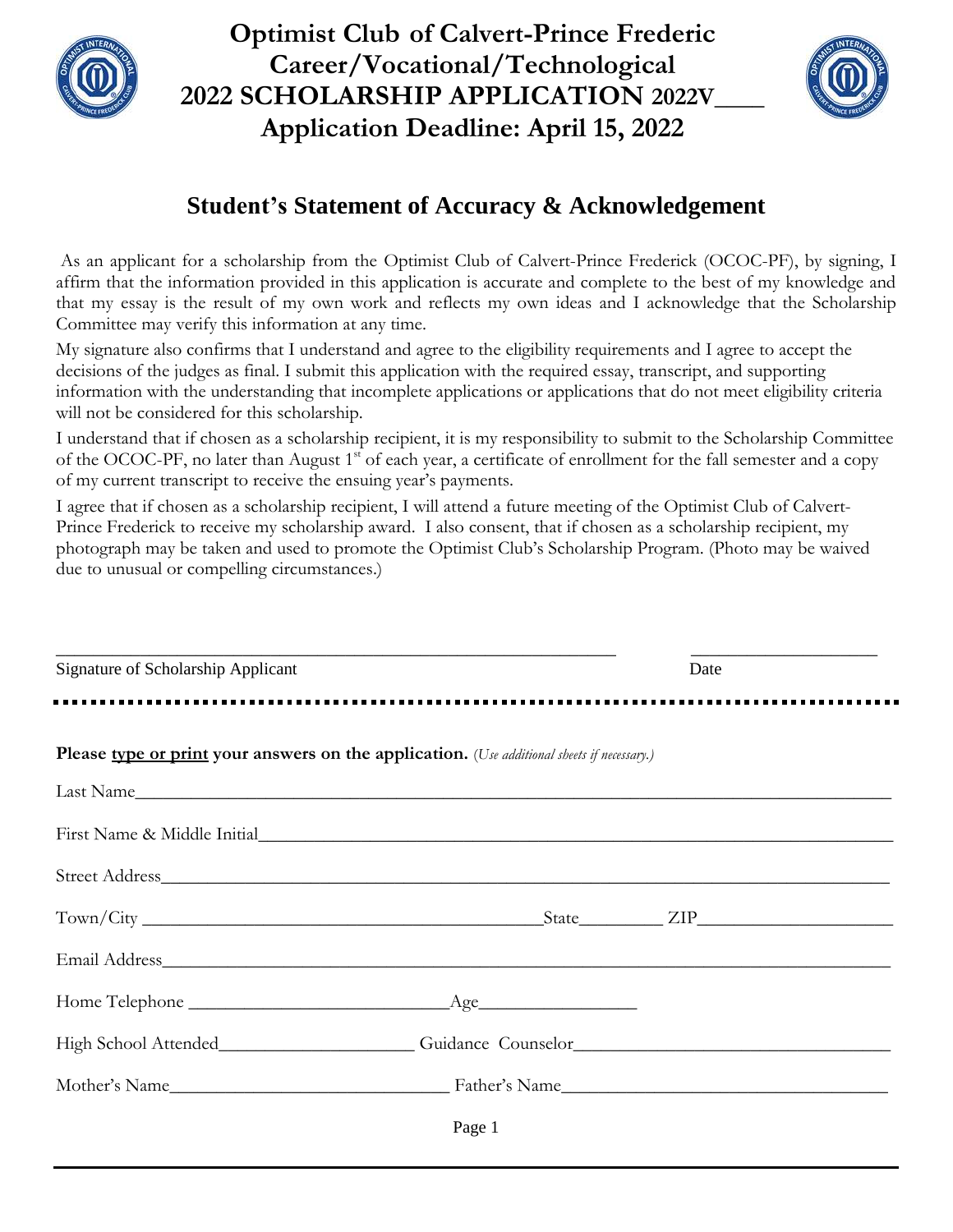

**Optimist Club of Calvert-Prince Frederic Career/Vocational/Technological 2022 SCHOLARSHIP APPLICATION 2022V\_\_\_\_ Application Deadline: April 15, 2022**



|                                                                                                                       | List the ages of your brothers and sisters, if any                                                                                                                                                                          |
|-----------------------------------------------------------------------------------------------------------------------|-----------------------------------------------------------------------------------------------------------------------------------------------------------------------------------------------------------------------------|
|                                                                                                                       |                                                                                                                                                                                                                             |
|                                                                                                                       | Family Income - $\Box$ <\$20,000 $\Box$ \$20,000-\$40,000 $\Box$ \$40,000-\$60,000 $\Box$ \$60,000-\$80,000 $\Box$ \$80,000-\$100,000 $\Box$ >\$100,000<br>(Use the Gross Annual Income from IRS 2018 Income Tax Form 1040) |
|                                                                                                                       | Number of years of residency in Calvert County, Maryland                                                                                                                                                                    |
|                                                                                                                       | List organizations/clubs (and any Office held) to which you have belonged in the past 4 years, both in and out of school-                                                                                                   |
|                                                                                                                       | List community service greater than school requirements in which you have participated: (Use additional sheets if necessary)                                                                                                |
|                                                                                                                       |                                                                                                                                                                                                                             |
|                                                                                                                       |                                                                                                                                                                                                                             |
|                                                                                                                       | Technical/Vocational Certification or Associates Degree you are planning to receive: _________________________                                                                                                              |
|                                                                                                                       |                                                                                                                                                                                                                             |
| <u> 1989 - Johann Harry Harry Harry Harry Harry Harry Harry Harry Harry Harry Harry Harry Harry Harry Harry Harry</u> | <u> 1999 - Johann John Harry Harry Harry Harry Harry Harry Harry Harry Harry Harry Harry Harry Harry Harry Harry</u>                                                                                                        |
|                                                                                                                       |                                                                                                                                                                                                                             |